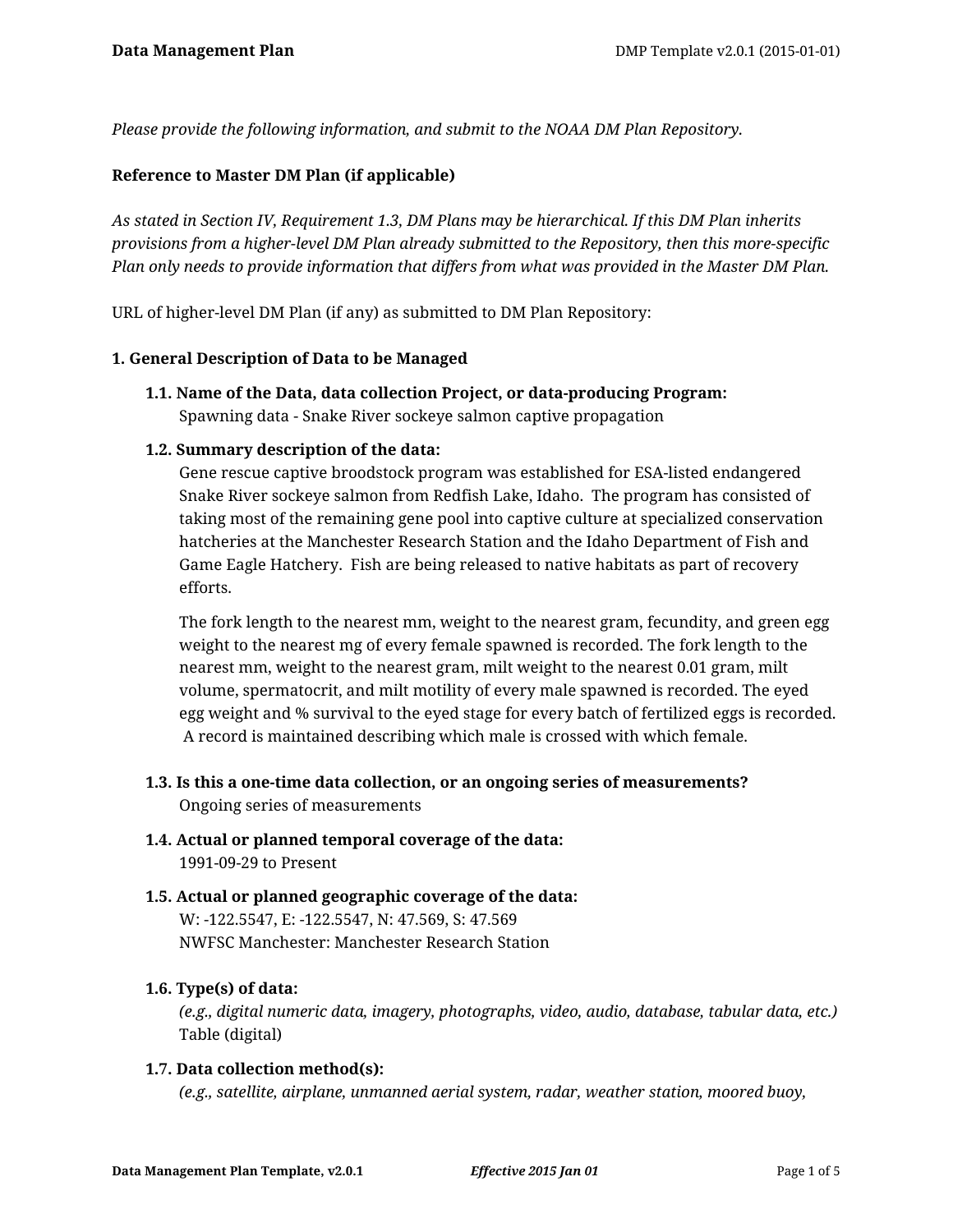*research vessel, autonomous underwater vehicle, animal tagging, manual surveys, enforcement activities, numerical model, etc.)*

#### **1.8. If data are from a NOAA Observing System of Record, indicate name of system:**

**1.8.1. If data are from another observing system, please specify:**

#### **2. Point of Contact for this Data Management Plan (author or maintainer)**

#### **2.1. Name:**

Northwest Fisheries Science Center (NWFSC)

- **2.2. Title:** Metadata Contact
- **2.3. Affiliation or facility:** Northwest Fisheries Science Center (NWFSC)
- **2.4. E-mail address:** nmfs.nwfsc.metadata@noaa.gov
- **2.5. Phone number:** 206-860-3200

#### **3. Responsible Party for Data Management**

*Program Managers, or their designee, shall be responsible for assuring the proper management of the data produced by their Program. Please indicate the responsible party below.*

- **3.1. Name:** Debbie A Frost
- **3.2. Title:**

Data Steward

#### **4. Resources**

*Programs must identify resources within their own budget for managing the data they produce.*

# **4.1. Have resources for management of these data been identified?**

No

# **4.2. Approximate percentage of the budget for these data devoted to data management ( specify percentage or "unknown"):**

 $\Omega$ 

## **5. Data Lineage and Quality**

*NOAA has issued Information Quality Guidelines for ensuring and maximizing the quality, objectivity, utility, and integrity of information which it disseminates.*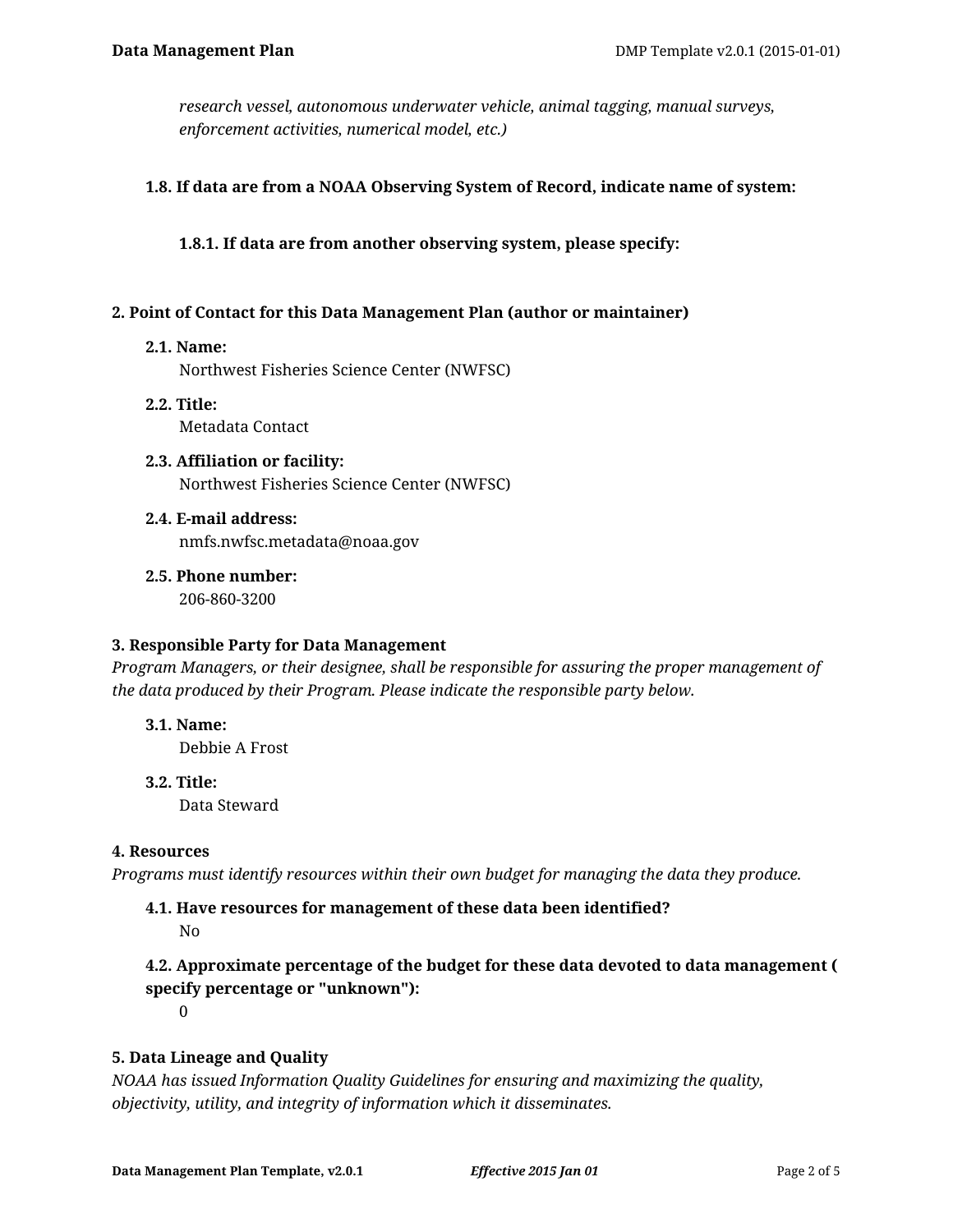## **5.1. Processing workflow of the data from collection or acquisition to making it publicly accessible**

*(describe or provide URL of description):*

Lineage Statement:

Data is hand entered into spreadsheet when collected or as transferred from paper records

**5.1.1. If data at different stages of the workflow, or products derived from these data, are subject to a separate data management plan, provide reference to other plan:**

**5.2. Quality control procedures employed (describe or provide URL of description):** These data were collected and processed in accordance with established protocols and best practices under the direction of the project's Principal Investigator. Contact the dataset Data Manager for full QA/QC methodology.

## **6. Data Documentation**

*The EDMC Data Documentation Procedural Directive requires that NOAA data be well documented, specifies the use of ISO 19115 and related standards for documentation of new data, and provides links to resources and tools for metadata creation and validation.*

- **6.1. Does metadata comply with EDMC Data Documentation directive?** No
	- **6.1.1. If metadata are non-existent or non-compliant, please explain:**

Missing/invalid information:

- 1.7. Data collection method(s)
- **6.2. Name of organization or facility providing metadata hosting:** NMFS Office of Science and Technology

**6.2.1. If service is needed for metadata hosting, please indicate:**

**6.3. URL of metadata folder or data catalog, if known:**

https://www.fisheries.noaa.gov/inport/item/17946

## **6.4. Process for producing and maintaining metadata**

*(describe or provide URL of description):*

Metadata produced and maintained in accordance with the NOAA Data Documentation Procedural Directive: https://nosc.noaa.gov/EDMC/DAARWG/docs/EDMC\_PD-Data\_Documentation\_v1.pdf

## **7. Data Access**

*NAO 212-15 states that access to environmental data may only be restricted when distribution is*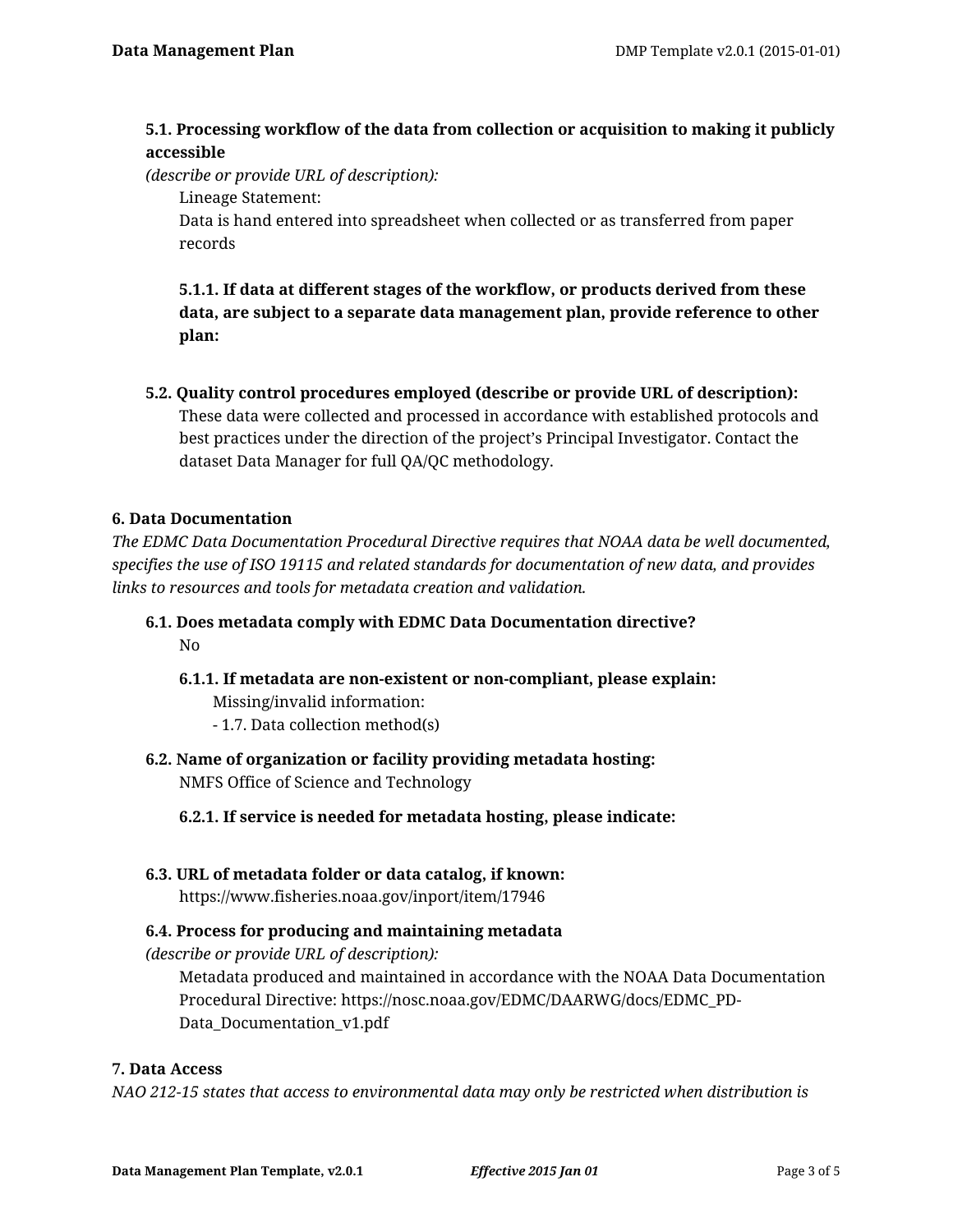*explicitly limited by law, regulation, policy (such as those applicable to personally identifiable information or protected critical infrastructure information or proprietary trade information) or by security requirements. The EDMC Data Access Procedural Directive contains specific guidance, recommends the use of open-standard, interoperable, non-proprietary web services, provides information about resources and tools to enable data access, and includes a Waiver to be submitted to justify any approach other than full, unrestricted public access.*

# **7.1. Do these data comply with the Data Access directive?**

Yes

**7.1.1. If the data are not to be made available to the public at all, or with limitations, has a Waiver (Appendix A of Data Access directive) been filed?**

**7.1.2. If there are limitations to public data access, describe how data are protected from unauthorized access or disclosure:**

## **7.2. Name of organization of facility providing data access:**

Northwest Fisheries Science Center (NWFSC)

**7.2.1. If data hosting service is needed, please indicate:** Yes

#### **7.2.2. URL of data access service, if known:**

https://www.webapps.nwfsc.noaa.gov/apex/parr/male\_spawners\_for\_redfish\_lake\_captive\_brood\_sto https://www.webapps.nwfsc.noaa.gov/apex/parr/spawning\_information\_for\_redfish\_lake\_captive\_brow https://www.webapps.nwfsc.noaa.gov/apex/parrdata/inventory/tables/table/male\_spawners\_for\_red https://www.webapps.nwfsc.noaa.gov/apex/parrdata/inventory/tables/table/spawning\_information\_

## **7.3. Data access methods or services offered:**

At this time, contact the Data Manager for information on obtaining access to this data set. In the near future, the NWFSC will strive to provide all data resources as a web service in order to meet the NOAA Data Access Policy Directive (https://nosc.noaa.gov/ EDMC/PD.DA.php).

#### **7.4. Approximate delay between data collection and dissemination:**

0 days

**7.4.1. If delay is longer than latency of automated processing, indicate under what authority data access is delayed:**

No Delay

#### **8. Data Preservation and Protection**

*The NOAA Procedure for Scientific Records Appraisal and Archive Approval describes how to identify, appraise and decide what scientific records are to be preserved in a NOAA archive.*

## **8.1. Actual or planned long-term data archive location:**